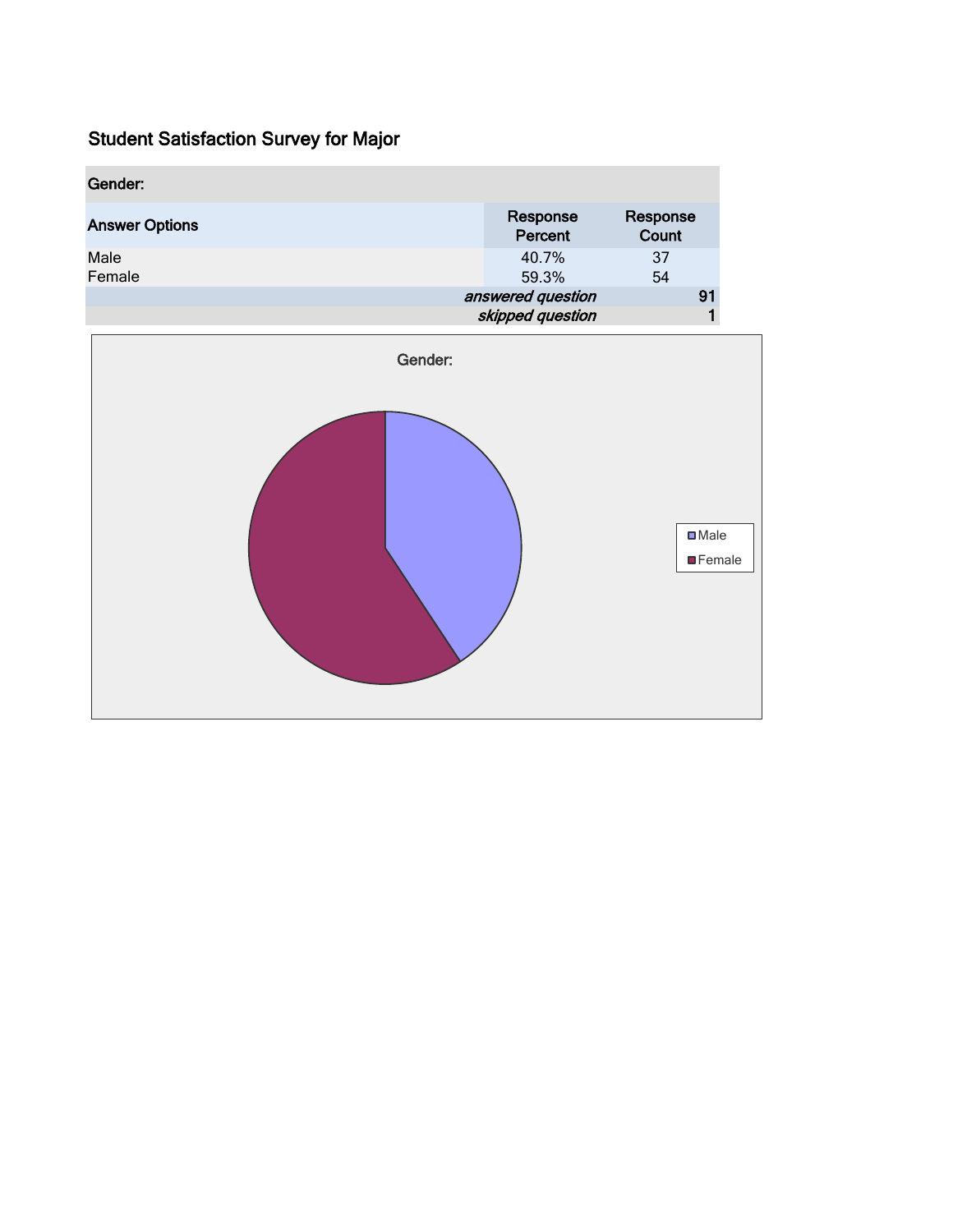| Campus:               |                     |                   |                |
|-----------------------|---------------------|-------------------|----------------|
| <b>Answer Options</b> | Response<br>Percent | Response<br>Count |                |
| National              | 43.3%               | 39                |                |
| Chuuk                 | 42.2%               | 38                |                |
| Kosrae                | 5.6%                | 5                 |                |
| Pohnpei               | 2.2%                | $\overline{2}$    |                |
| Yap                   | 6.7%                | 6                 |                |
|                       | answered question   |                   | 90             |
|                       | skipped question    |                   | $\overline{2}$ |

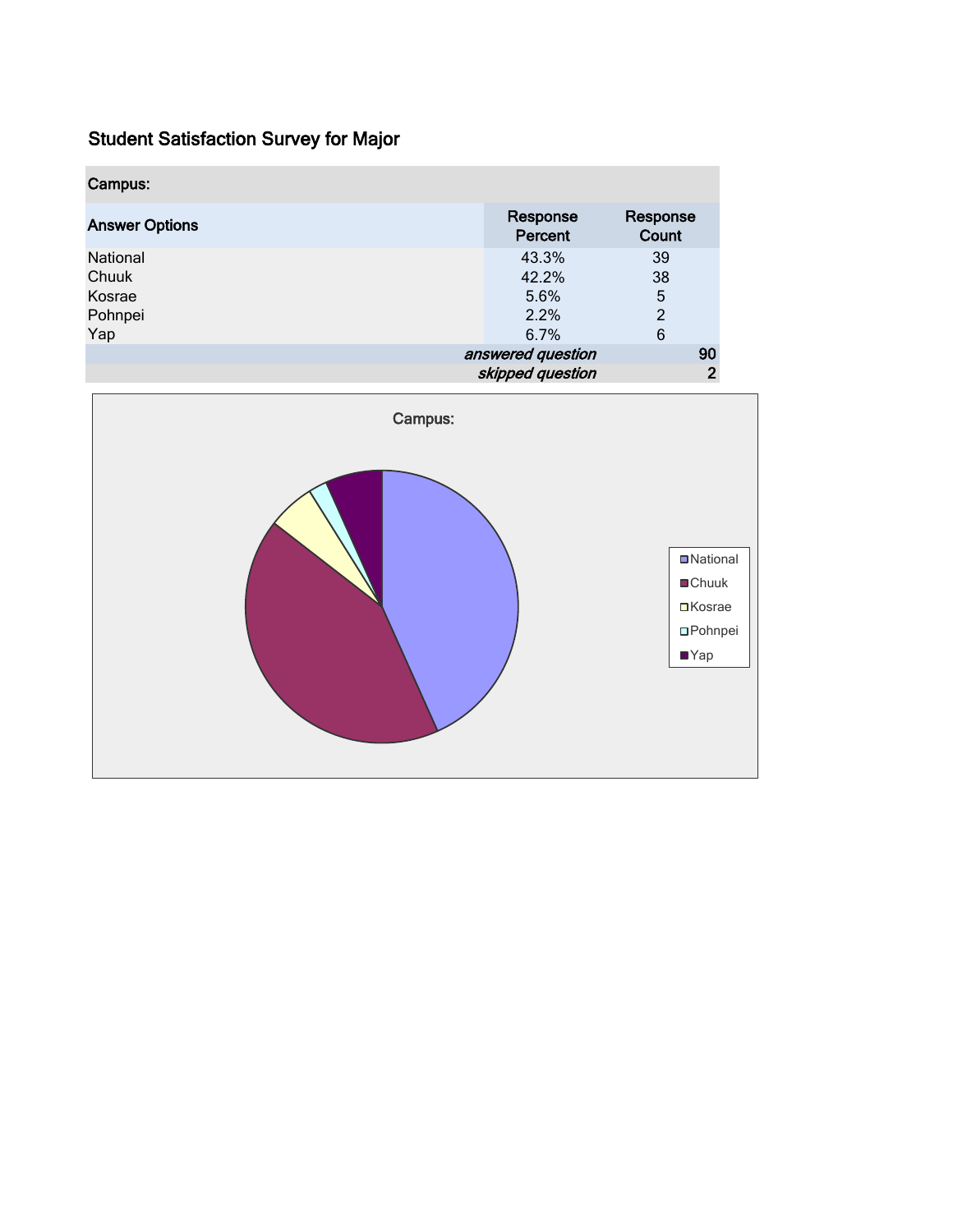| major.<br>Associate of Science (A.S.)                        |                                                  |                                         |                                           |                                              |                                                 |                                         |                |                             |                                             |                                                       |                             |                                             |                        |                   |                                       |
|--------------------------------------------------------------|--------------------------------------------------|-----------------------------------------|-------------------------------------------|----------------------------------------------|-------------------------------------------------|-----------------------------------------|----------------|-----------------------------|---------------------------------------------|-------------------------------------------------------|-----------------------------|---------------------------------------------|------------------------|-------------------|---------------------------------------|
| <b>Answer Options</b>                                        | Ag. & Nat. Res.<br>Management                    | Agriculture                             | <b>Business</b><br>Administration         | Computer<br>Information<br><b>Systems</b>    | <b>Hospitality and</b><br>Tourism<br>Management | <b>Marine Science</b>                   | <b>Nursing</b> | <b>Public Health</b>        | <b>Teacher</b><br>Education -<br>Elementary | <b>Response Count</b>                                 |                             |                                             |                        |                   |                                       |
| Majors:                                                      | $\mathbf{0}$                                     | $\Omega$                                | $\Omega$                                  |                                              |                                                 | $\mathbf{0}$                            | $\mathbf{0}$   | $\mathbf{0}$                | 6                                           | $\overline{7}$                                        |                             |                                             |                        |                   |                                       |
| Associate of Arts (A.A.)<br><b>Answer Options</b><br>Majors: | <b>Health Career</b><br>Opportunities<br>Program | <b>Liberal Arts</b><br>$\Omega$         | Micronesian<br><b>Studies</b><br>$\Omega$ | Teacher<br>Preparation<br>92                 | <b>Response Count</b><br>92                     |                                         |                |                             |                                             |                                                       |                             |                                             |                        |                   |                                       |
| Associate of Applied Science (A.A.S.)                        |                                                  |                                         |                                           |                                              |                                                 |                                         |                |                             |                                             |                                                       |                             |                                             |                        |                   |                                       |
| <b>Answer Options</b>                                        | <b>Building</b><br>Technology                    | <b>Electronics</b><br><b>Technology</b> | Telecommunicat Response Count<br>ions     |                                              |                                                 |                                         |                |                             |                                             |                                                       |                             |                                             |                        |                   |                                       |
| Majors:                                                      |                                                  | $\Omega$                                | $\Omega$                                  |                                              |                                                 |                                         |                |                             |                                             |                                                       |                             |                                             |                        |                   |                                       |
| Certificate of Achievement (C.A.)                            |                                                  |                                         |                                           |                                              |                                                 | Career                                  |                |                             |                                             |                                                       |                             |                                             |                        |                   |                                       |
| <b>Answer Options</b>                                        | Agriculture and<br>Food<br>Technology            | <b>Basic Public</b><br>Health           | Bookkeeping                               | <b>Building</b><br>Maintenance<br>and Repair | Cabinet<br>Making/Furniture<br>Making           | Education:<br>Motor Vehicle<br>Mechanic | Carpentry      | Construction<br>Electricity | Electronic<br>Engineering<br>Technology     | <b>Health Assistant</b><br><b>Training</b><br>Program | Nursing<br><b>Assistant</b> | Refrigerator and<br><b>Air Conditioning</b> | Secretarial<br>Science |                   | <b>Trial Counselor Response Count</b> |
| Majors:                                                      | $\Omega$                                         | $\Omega$                                | $\Omega$                                  | $\Omega$                                     | $\overline{0}$                                  |                                         | $\mathbf{0}$   | $\Omega$                    | $\mathbf{0}$                                | $\mathbf{0}$                                          | $\Omega$                    | $\Omega$                                    |                        | $\Omega$          |                                       |
| Third-Year Certificate (T.Y.C)<br><b>Answer Options</b>      | Accounting                                       | General<br><b>Business</b>              | <b>Public Health</b>                      | Teacher<br>Preparation -<br>Elementary       | <b>Response Count</b>                           |                                         |                |                             |                                             |                                                       |                             |                                             |                        |                   |                                       |
| Majors:                                                      | $\mathbf{0}$                                     | $\Omega$                                | $\Omega$                                  |                                              | $\mathbf{A}$                                    |                                         |                |                             |                                             |                                                       |                             |                                             |                        |                   |                                       |
| Bachelor of Arts (B.A.)<br><b>Answer Options</b><br>Majors:  | Elementary<br>Education                          | <b>Response Count</b>                   |                                           |                                              |                                                 |                                         |                |                             |                                             |                                                       |                             |                                             |                        |                   |                                       |
|                                                              |                                                  |                                         |                                           |                                              |                                                 |                                         |                |                             |                                             |                                                       |                             |                                             |                        |                   | <b>Question Totals</b>                |
|                                                              |                                                  |                                         |                                           |                                              |                                                 |                                         |                |                             |                                             |                                                       |                             |                                             |                        | answered question | 92                                    |
|                                                              |                                                  |                                         |                                           |                                              |                                                 |                                         |                |                             |                                             |                                                       |                             |                                             |                        | skipped question  | $\mathbf{0}$                          |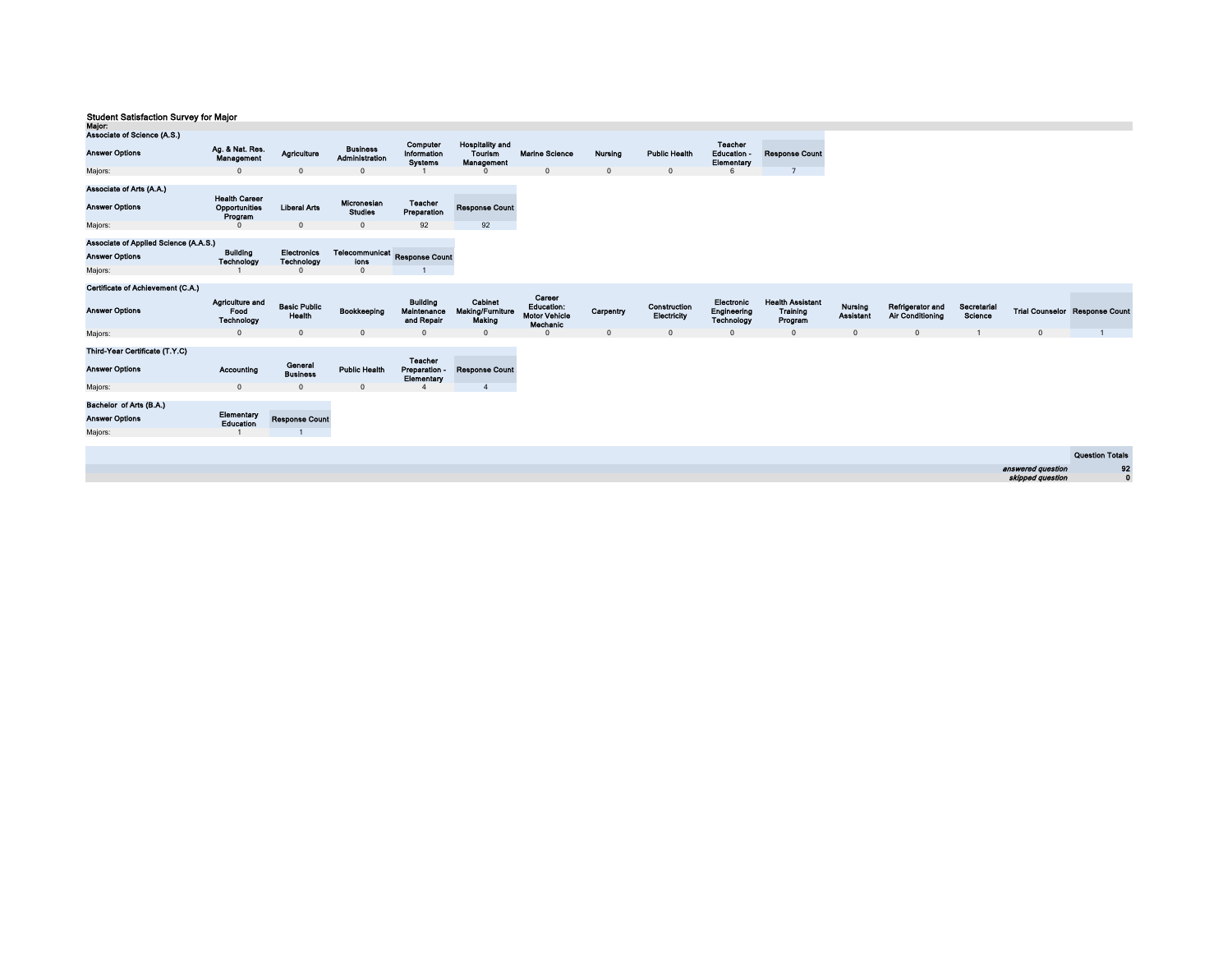| <b>State of Origin:</b>       |                                       |                      |
|-------------------------------|---------------------------------------|----------------------|
| <b>Answer Options</b>         | Response<br>Percent                   | Response<br>Count    |
| Chuuk<br>Kosrae<br>Pohnpei    | 48.9%<br>6.5%<br>31.5%                | 45<br>6<br>29        |
| Yap<br>Other (please specify) | 13.0%                                 | 12<br>$\mathfrak{p}$ |
|                               | answered question<br>skipped question | 92<br>0              |